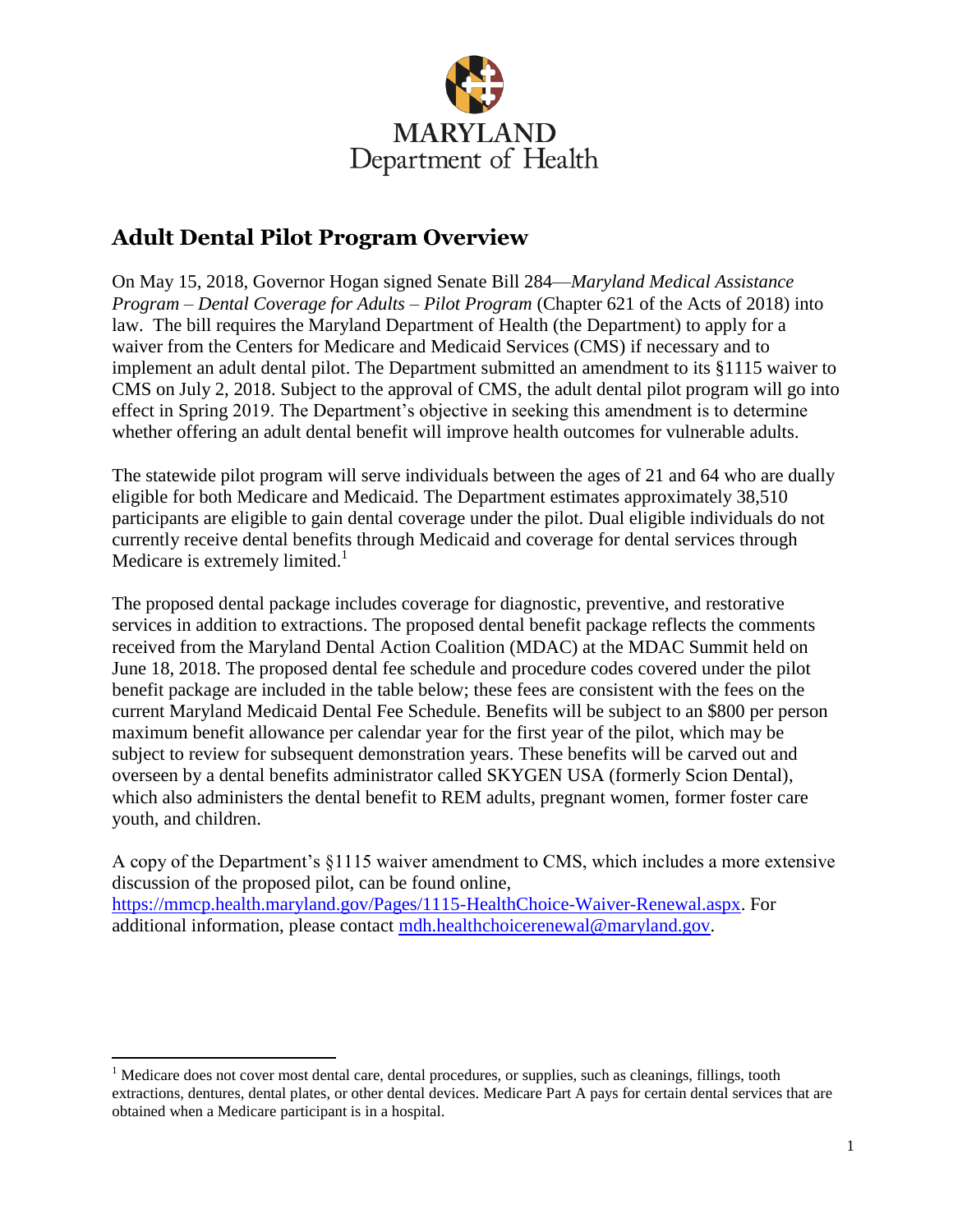| Code              | <b>Description</b>                                                          | Fee      |
|-------------------|-----------------------------------------------------------------------------|----------|
|                   | <b>Diagnostic</b>                                                           |          |
| D0120             | Periodic oral evaluation - established patient                              | \$29.08  |
| D0140             | Limited oral evaluation                                                     | \$43.20  |
| D0150             | Comprehensive oral evaluation - new or established patient                  | \$51.50  |
|                   | Note: Limit one (1) D0120 or D0150 per patient per 6 month period.          |          |
|                   | Note: Limit one (1) D0140 per patient per 12 month period.                  |          |
|                   | Note: Limit one (1) D0150 per patient per 36 month period.                  |          |
|                   | <b>Diagnostic Imaging</b>                                                   |          |
| D0270             | Bitewing-Single Radiographic Image                                          | \$9.00   |
| D0272             | Bitewings- Two Radiographic Images                                          | \$15.00  |
| D0273             | <b>Bitewings- Three Radiographic Images</b>                                 | \$18.00  |
| D0274             | <b>Bitewings-Four Radiographic Images</b>                                   | \$22.00  |
|                   | Note: Limit one (1) per patient per 12 months period for D0270, D0272,      |          |
|                   | D0273, and D0724.                                                           |          |
| D0210             | Intraoral - Complete Series of Radiographic Images                          | \$57.00  |
| D0220             | Intraoral - Periapical First Radiographic Image                             | \$9.00   |
| D0230             | Intraoral - Periapical Each Additional Radiographic Image                   | \$6.00   |
| D0330             | Panoramic Radiographic Image                                                | \$42.00  |
|                   | Note: Limit six (6) per patient per 12 month period for D0230.              |          |
|                   | Note: Limit one (1) per patient per 36 month period for D0210 and<br>D0330. |          |
|                   | <b>Preventive Care</b>                                                      |          |
| D1110             | Prophylaxis – Adult (Permanent Dentition)                                   | \$58.15  |
|                   | Note: Limit one (1) D1110 per Patient per 6 month period.                   |          |
|                   | <b>Restorative Care</b>                                                     |          |
| D2140             | Amalgam - One Surface, Permanent                                            | \$70.00  |
| D2150             | Amalgam - Two Surfaces, Permanent                                           | \$88.00  |
| D2160             | Amalgam - Three Surfaces, Permanent                                         | \$104.00 |
| D2161             | Amalgam - Four or More Surfaces, Permanent                                  | \$104.00 |
| D <sub>2330</sub> | Resin-Based Composite - One Surface, Anterior                               | \$84.00  |
| D2331             | Resin-Based Composite - Two Surfaces, Anterior                              | \$102.00 |
| D2332             | Resin-Based Composite – Three Surfaces, Anterior                            | \$125.00 |
|                   | Resin-Based Composite – Four or More Surfaces or Involving Incisal Angle    |          |
| D2335             | (Anterior)                                                                  | \$151.00 |
| D2391             | Resin-Based Composite – One Surface, Posterior                              | \$93.00  |
| D2392             | Resin-Based Composite - Two Surfaces, Posterior                             | \$120.00 |
| D2393             | Resin-Based Composite - Three Surfaces, Posterior                           | \$150.00 |
| D2394             | Resin-Based Composite – Four Or More Surfaces, Posterior                    | \$150.00 |
|                   | Note: Limit one (1) restoration per patient per tooth per surface per 36    |          |
|                   | months.                                                                     |          |
|                   | <b>Non-Surgical Periodontal Service</b>                                     |          |

## **Maryland Medicaid Adult Dental Pilot Fee Schedule**